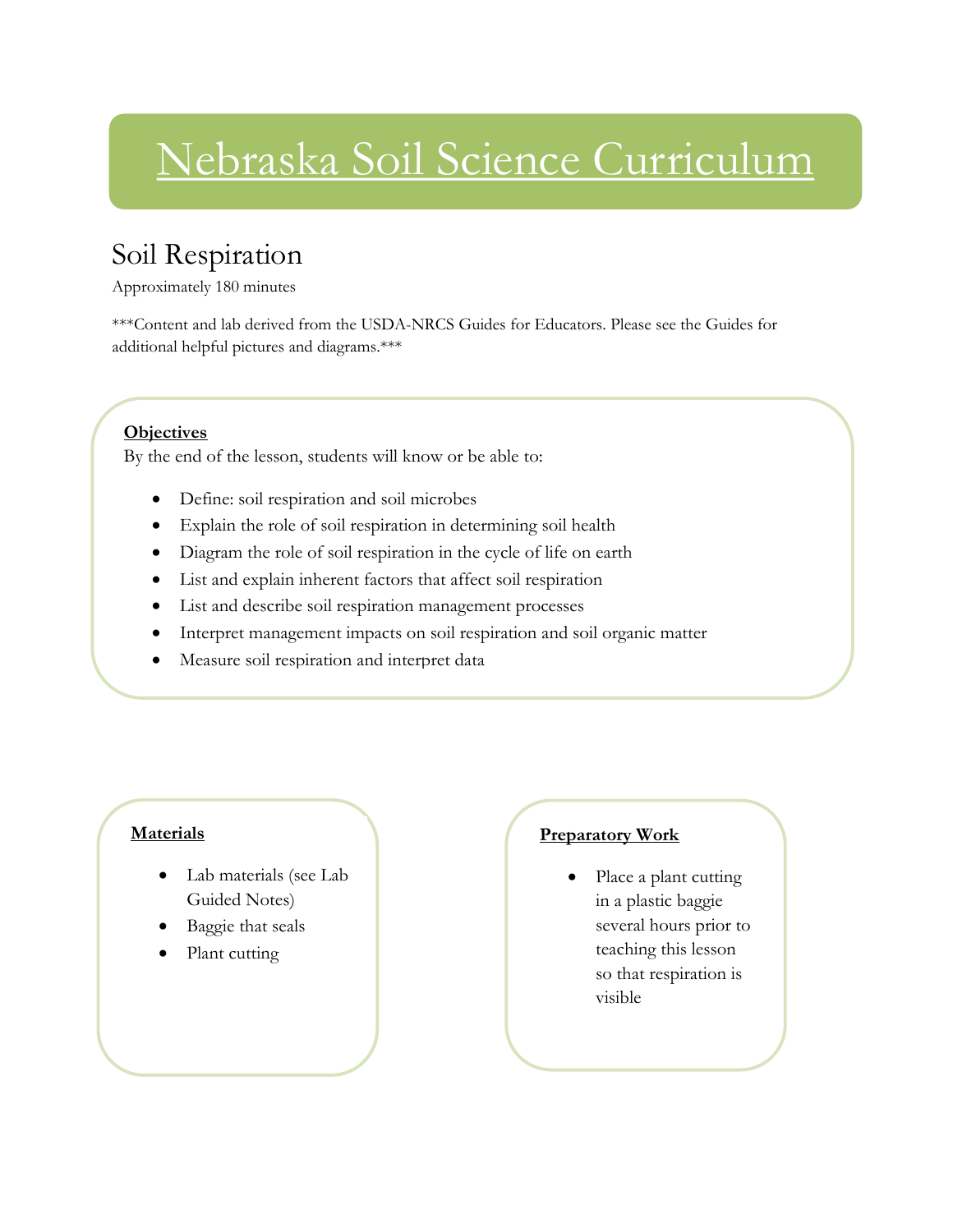### Enroll the Participants – approximately 4 minutes

Show or pass around the sealed baggie with the plant cutting inside of it. Inquire to students as to what they know about why the water droplets formed inside of the baggie even though you placed only a plant cutting inside of the baggie.

Hold up the second (empty) plastic baggie and breathe into it to demonstrate the formation of water droplets because of your breath. Again, inquire about what students know.

Content to share:

- Living organisms conduct the process of respiration.
- It's easy to see signs that a human is breathing (a rising chest or abdomen, sound of breathing, feel of breath, etc.)
- We can see that plants are breathing through the cutting in the baggie

Provide the Experience – Key Terms and Soil Health – approximately 5 minutes

Separate students into small groups of three or four.

Provide each small group with a soil sample. (It will be helpful if some of the samples have bugs, worms, crop residue or other living organisms in them.)

Instruct small groups to investigate their soil and determine what in the soil affects the respiration that occurs in the soil.

Elicit student responses.

Label the Information – approximately 4 minutes

Direct students to their guided notes and encourage them to capture the following information.

- Soil respiration is a measure of the carbon dioxide released from the soil by microbes decomposing soil organic matter and from the respiration of plant roots.
- Soil respiration indicates soil health (soil organic matter content, soil organic matter decomposition and the level of microbial activity).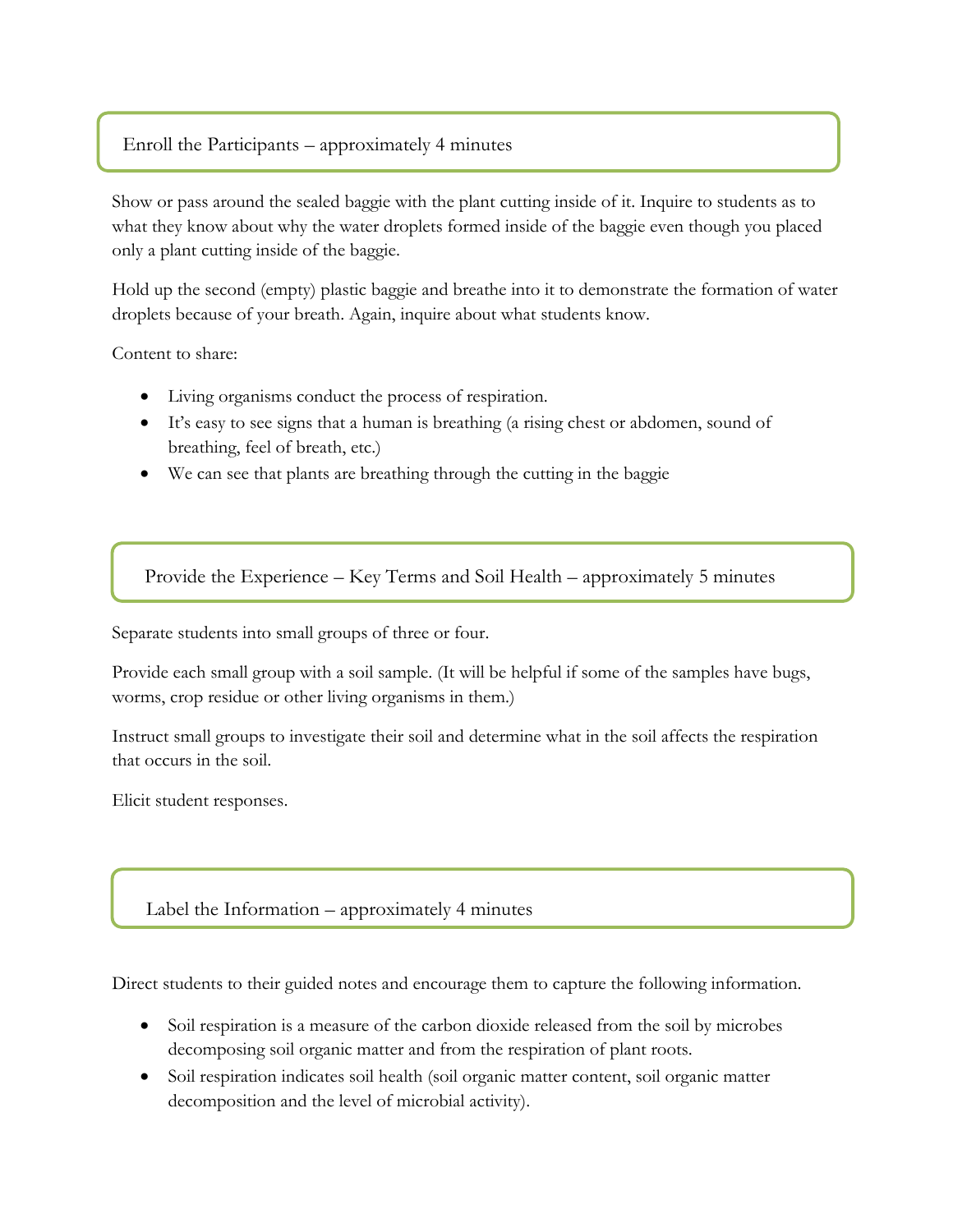- Soil Microbes: Soil organisms that are responsible for soil respiration and many important soil processes such as nutrient cycling.
- Respiration: Release of carbon dioxide from several sources (decomposition of soil organic matter by soil microbes, and respiration from plant roots.
- Mineralization: Organic matter decomposition releasing nutrients in a plant available form that occurs during respiration.
- Ammonification: Production of ammonium from soil organic matter decomposition.
- Denitrification: Anaerobic conversion and loss of nitrate nitrogen to nitrite and nitrogen varieties of gases.
- Nitrification: An aerobic microbial process converting soil ammonium nitrogen to plant available nitrate.

Demonstrate the Relevance – approximately 7 minutes

Instruct students to talk together and formulate ideas about how soil organic matter and respiration affect soil health.

Elicit responses, filling in the following information.

- Respiration rate can be based on the amount of soil organic matter present.
	- o Soil organic matter is a food source for microbes and when microbes are present and working, respiration is higher.
	- o When soil organic matter is absent or low, there is less decomposing activity.
	- o Soil microbes are responsible for soil respiration and may important soil processes. (bacteria, fungi, protozoa, algae)
	- o One heaping table spoon of soil can contain over 9 billion microbes.

Share the following diagram. Encourage students to complete the diagram in their guided notes.

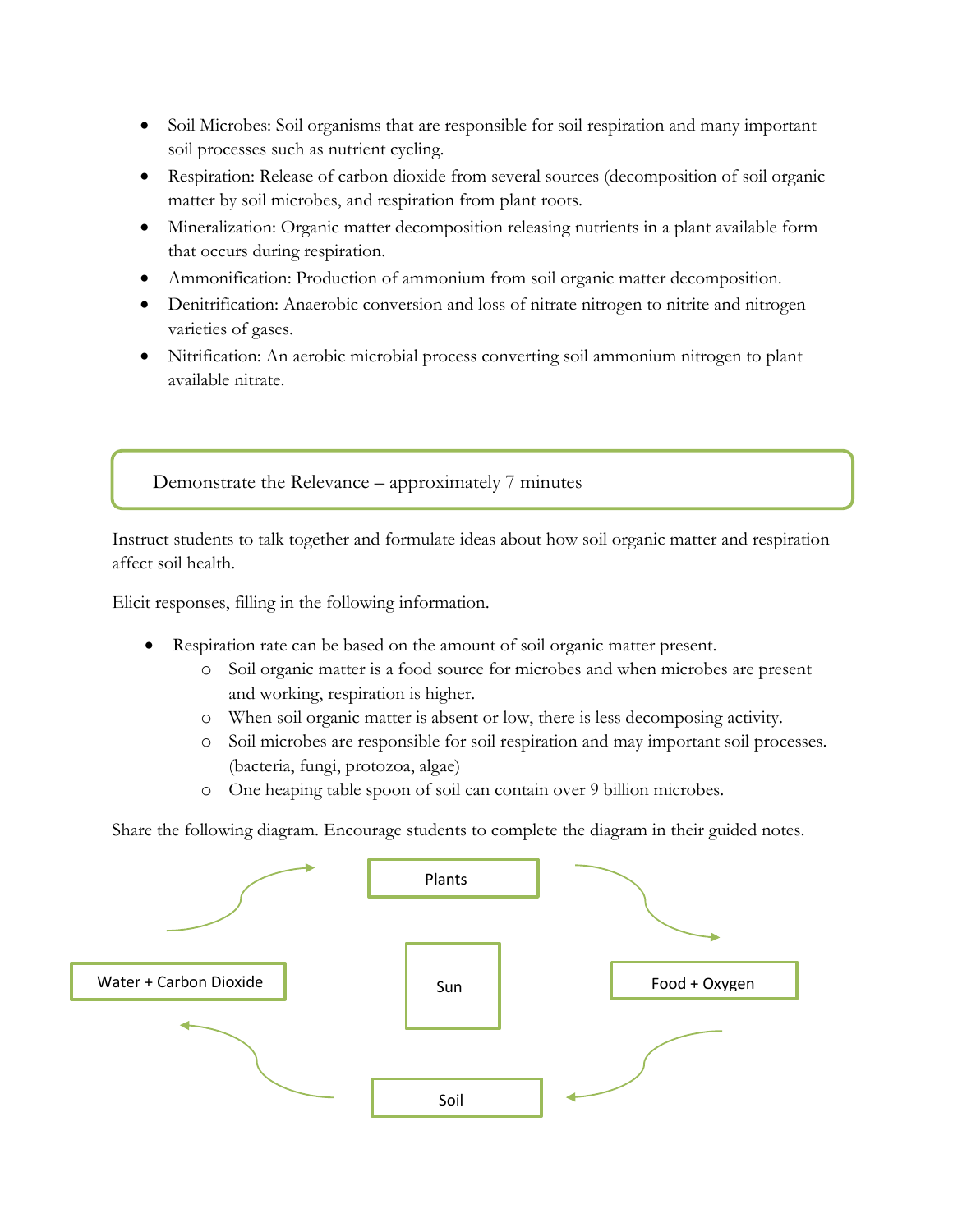Provide the Experience – Factors Affecting Soil Respiration – approximately 5 minutes

Instruct students to work in small groups. Provide each small group with one of the following factors that affect soil respiration. Instruct students to discuss how their group's factor might affect soil respiration.

Factors:

Climate Biological activity Soil moisture Amount and quality of soil organic matter Soil texture

Label the Information – approximately 10 minutes

- Climate
	- o Cannot be changed
	- o Affects temperature, moisture and indirectly affects biological activity
- Biological activity
	- o Varies with the seasons and times of day
- Soil moisture
	- o As moisture increases, respiration rates increase until the pores are overly saturated, resulting in lower oxygen content and lower soil organism respiration
	- o 60% pore space saturation (field capacity) is ideal for respiration
	- o Dry soils have low respiration rates because of less support for biological activities
- Amount and quality of soil organic matter
	- o Affects microbe activity
- Soil texture
	- o Clay soil organic matter is "protected" from decomposition
	- o Sand too little organic matter
	- o Medium texture (silt and loam) favorable for soil respiration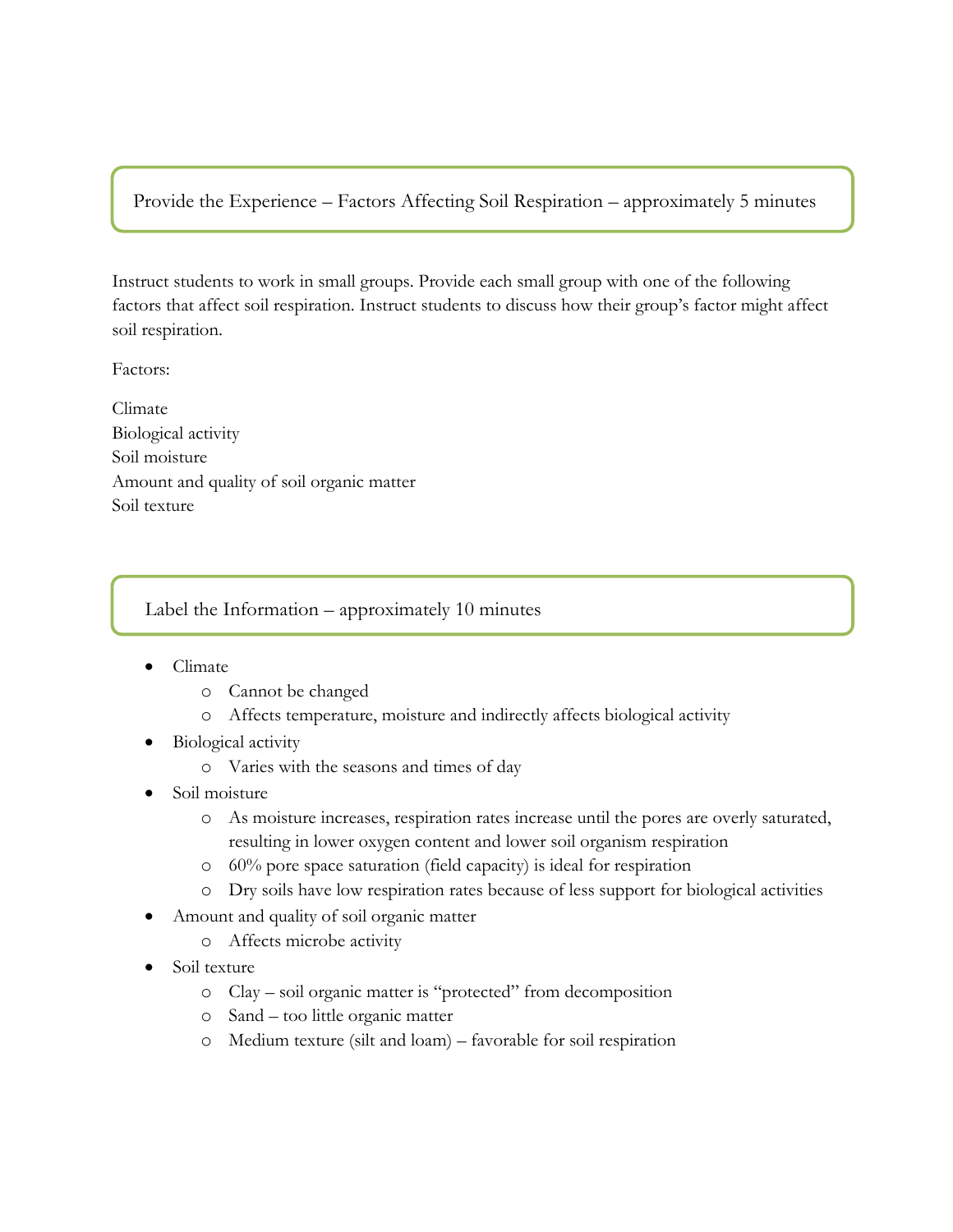### Demonstrate the Relevance – approximately 5 minutes

Facilitate a discussion with your students about the larger economic effects of poor soil respiration. Depending on the demographics of your students, use references that make sense to them – farming or from the stand point of a consumer. Consider using the following questions as a guide:

How can poor soil respiration affect a farmer whose income depends on the crop grown in that soil? How can poor soil respiration affect the prices we see for our food in the grocery store?

Provide the Experience – Soil Respiration Management – approximately 3 minutes

Continue the facilitated discussion by asking the following question:

What do you think we can do as producers and consumers to ensure a productive soil respiration rate?

#### Label the Information – approximately 7 minutes

Soil Respiration Management Practices

- 1. Leave crop residues on the soil surface.
	- a. Residues with low C:N ratios decompose faster than those with high C:N ratios
	- b. High residue crops  $+$  added Nitrogen  $=$  higher decomposition rates and accrual of organic matter
- 2. Use no-till practices.
	- a. Tilling practices decrease decomposition and accrual of organic matter
	- b. Minimize equipment use in fields
	- c. Minimize farm equipment use in general when soils are wet
	- d. Use designated locations for equipment traffic
- 3. Use cover crops.
	- a. Roots provide respiration
- 4. Add organic matter.
	- a. Nourishes microbes
- 5. Irrigate dry soil.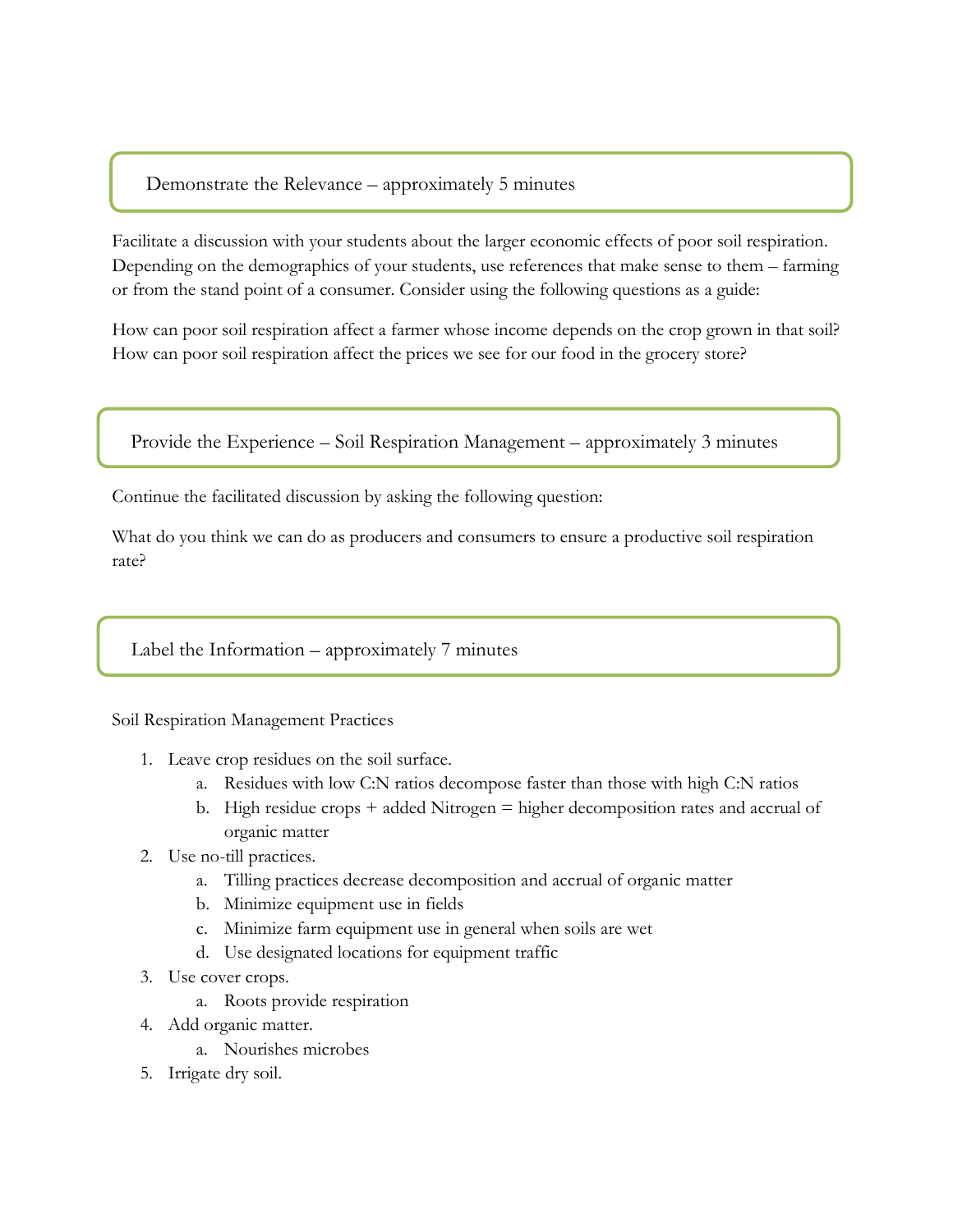- a. Added water boosts the quality of the environment for microbes and therefore boosts soil respiration
- 6. Drain wet soil.
	- a. Too much water prevents microbes from being productive

Demonstrate the Relevance – approximately 15 minutes

Direct students to the following chart in their guided notes and instruct them to list some short term and long term impacts they can think of for each management practice and application. Use the key below to facilitate the discussion after a short time.

### **Table 1. Interpreting management impacts on soil respiration and soil organic matter (SOM).**

| Management                                                                         | Application                                                                                                          | <b>Short Term Impacts</b> | Long Term Impacts |
|------------------------------------------------------------------------------------|----------------------------------------------------------------------------------------------------------------------|---------------------------|-------------------|
| Practice                                                                           |                                                                                                                      |                           |                   |
| Solid manure<br>or organic<br>material<br>application                              | Provide additional<br>carbon and nitrogen<br>source for microbes to<br>breakdown and increase<br>biomass production. |                           |                   |
| High residue<br>crops or cover<br>crops used in<br>rotation with<br>high C:N ratio | High C:N ratio crops<br>and added nitrogen<br>increase decomposition<br>and accrual of soil<br>organic matter.       |                           |                   |
| Tillage such as<br>annual disking,<br>plowing, etc.                                | Stirs the soil providing a<br>temporary increase in<br>oxygen for microbes to<br>break down carbon<br>sources.       |                           |                   |
| Crop residue<br>management                                                         | Leave residue on the<br>surface increasing                                                                           |                           |                   |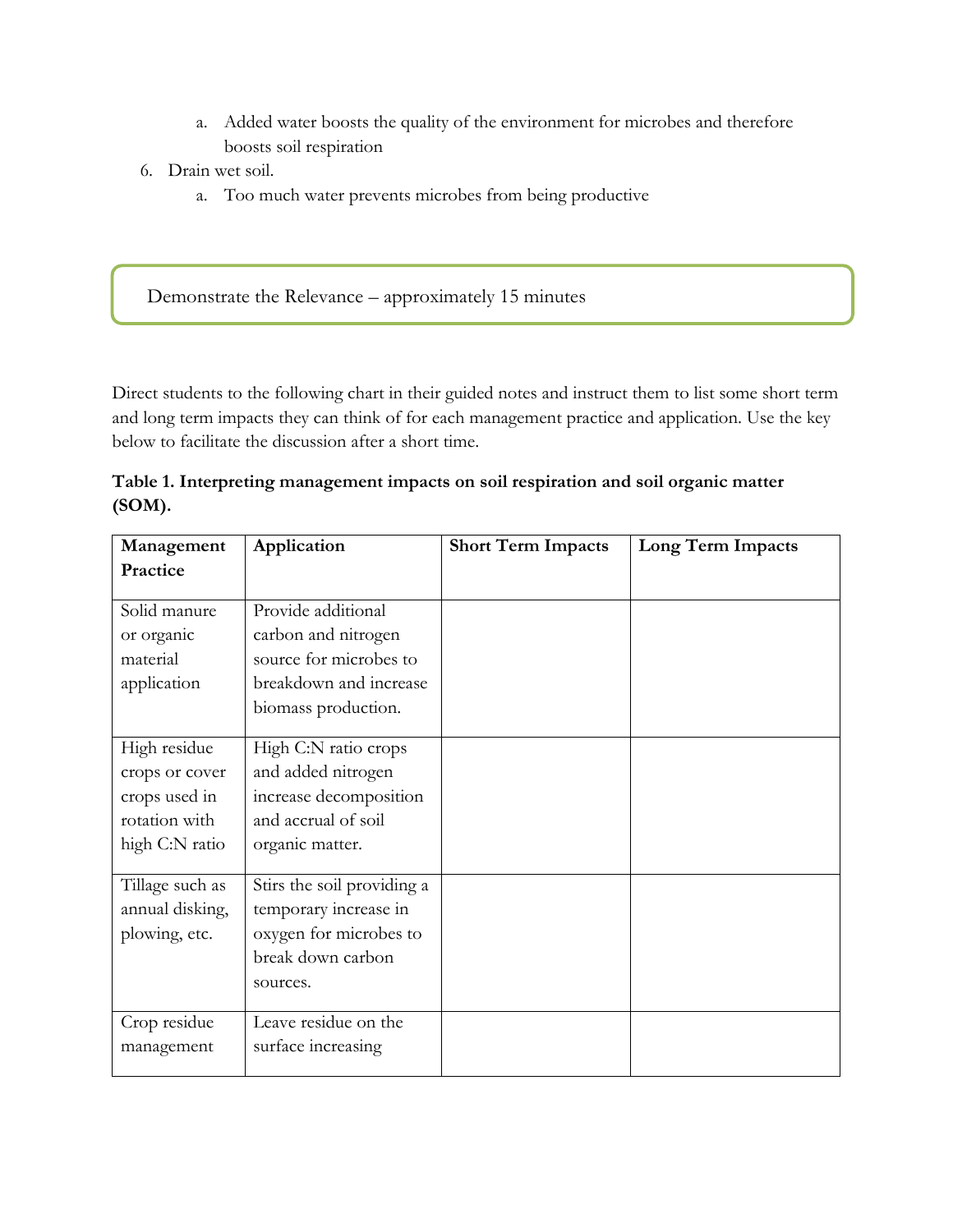|                                                    | ground cover to protect<br>the soil.                                                                                           |  |
|----------------------------------------------------|--------------------------------------------------------------------------------------------------------------------------------|--|
| Nitrogen<br>fertilizer or<br>manure<br>application | Provides nitrogen<br>(energy) source for<br>microbes to break down<br>high C:N ratio residue<br>quicker.                       |  |
| Vehicle or farm<br>equipment<br>traffic            | Compacts soil<br>decreasing pore space,<br>water movement,<br>oxygen for microbes<br>and nitrogen loss from<br>denitrification |  |

| Management                                                                         | Application                                                                                                          | <b>Short Term Impacts</b>                                                                                                                                               | Long Term Impacts                                                                              |  |
|------------------------------------------------------------------------------------|----------------------------------------------------------------------------------------------------------------------|-------------------------------------------------------------------------------------------------------------------------------------------------------------------------|------------------------------------------------------------------------------------------------|--|
| Practice                                                                           |                                                                                                                      |                                                                                                                                                                         |                                                                                                |  |
| Solid manure<br>or organic<br>material<br>application                              | Provide additional<br>carbon and nitrogen<br>source for microbes to<br>breakdown and increase<br>biomass production. | Increased respiration<br>when manure begins to<br>breakdown and<br>increased biomass<br>production.                                                                     | Positive impact on soil<br>structure, fertility and soil<br>organic matter content.            |  |
| High residue<br>crops or cover<br>crops used in<br>rotation with<br>high C:N ratio | High C:N ratio crops<br>and added nitrogen<br>increase decomposition<br>and accrual of soil<br>organic matter.       | High C:N ratio crop<br>residue tie up nitrogen<br>temporarily in order to<br>break down residue,<br>increased soil moisture,<br>decreased erosion.                      | Positive impact on long<br>term soil quality, fertility<br>and soil organic matter<br>content. |  |
| Tillage such as<br>annual disking,<br>plowing, etc.                                | Stirs the soil providing a<br>temporary increase in<br>oxygen for microbes to<br>break down carbon<br>sources.       | Provides a flush of<br>nitrogen, other<br>nutrients and carbon<br>dioxide release<br>immediately after<br>tillage. Increases<br>erosion rates,<br>decomposition rate of | Declines in soil organic<br>matter, soil quality, soil<br>fertility.                           |  |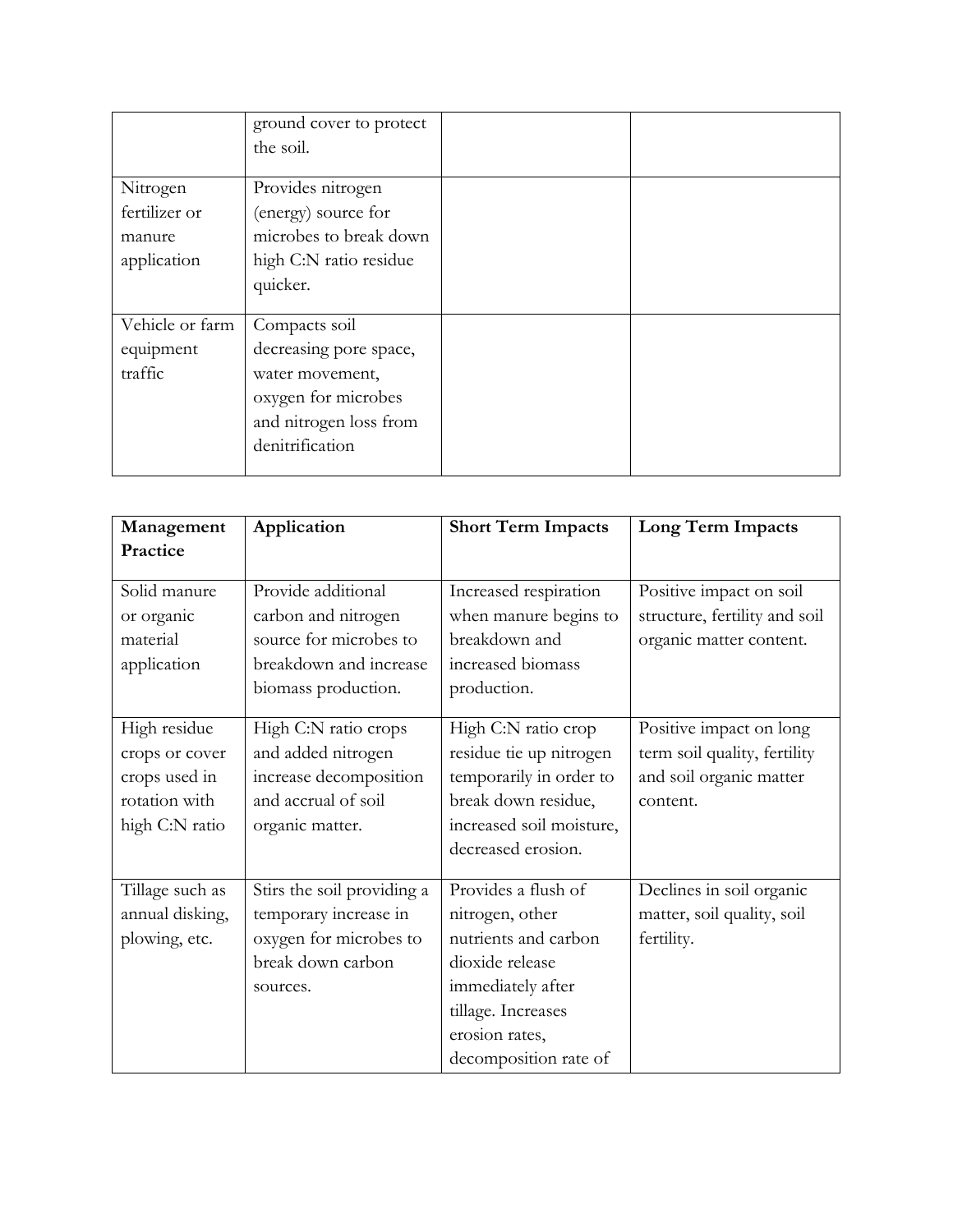|                                                    |                                                                                                                                 | residue, and other                                                                                                                                                                         |                                                                                                                                                                      |
|----------------------------------------------------|---------------------------------------------------------------------------------------------------------------------------------|--------------------------------------------------------------------------------------------------------------------------------------------------------------------------------------------|----------------------------------------------------------------------------------------------------------------------------------------------------------------------|
|                                                    |                                                                                                                                 | carbon sources.                                                                                                                                                                            |                                                                                                                                                                      |
| Crop residue<br>management                         | Leave residue on the<br>surface increasing<br>ground cover to protect<br>the soil.                                              | Increased crop residue<br>cover can tie up<br>nitrogen temporarily in<br>order to break down<br>residue, increased soil<br>moisture, decreased<br>erosion and cooler soil<br>temperatures. | Positive impact on long<br>term soil quality, fertility<br>and soil organic matter<br>content.                                                                       |
| Nitrogen<br>fertilizer or<br>manure<br>application | Provides nitrogen<br>(energy) source for<br>microbes to break down<br>high C:N ratio residue<br>quicker.                        | Temporary increase in<br>respiration due to<br>increased rate of<br>breakdown of organic<br>materials.                                                                                     | When managed correctly<br>has an overall positive<br>impact on soil organic<br>matter and soil quality by<br>increasing production<br>levels and residue<br>amounts. |
| Vehicle or farm<br>equipment<br>traffic            | Compacts soil<br>decreasing pore space,<br>water movement,<br>oxygen for microbes<br>and nitrogen loss from<br>denitrification. | Decreases respiration,<br>yields, water infiltration<br>and increases runoff.                                                                                                              | Production declines,<br>increased soil erosion and<br>runoff, decreased soil<br>quality, compacted soils<br>and reduced microbial<br>activity.                       |

Provide the Experience – Measure and Interpret Soils Respiration – approximately 90 minutes

Introduce each of the laboratory supplies to the students and review the laboratory processes and procedures with the class. See the guided notes lab for information.

Students engage in the lab activity.

Label the Information – time varies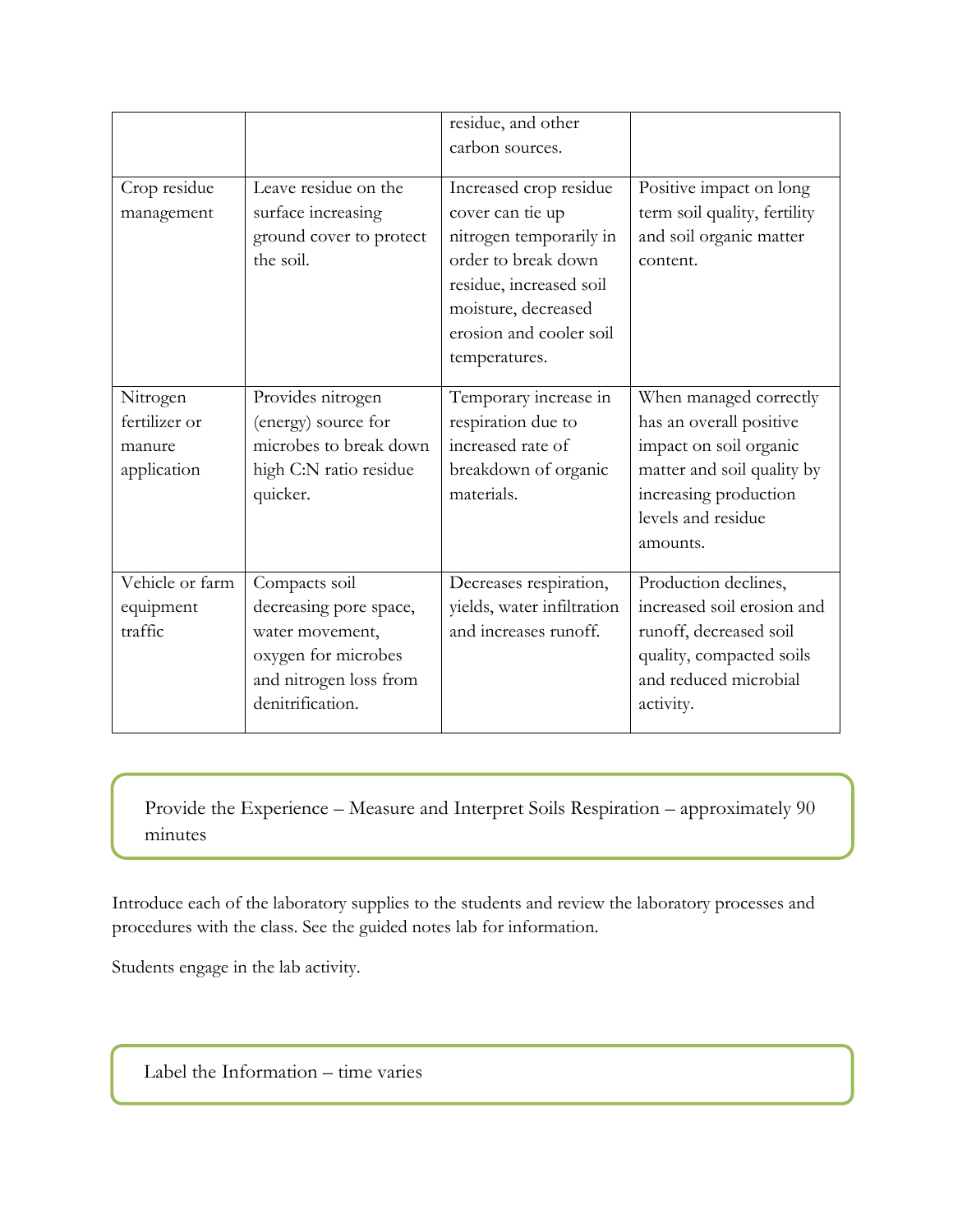Students record information and answer lab questions.

Demonstrate the Relevance – time varies

Discuss with students how their activities affect soil respiration rates.

Review the Content – 7 minutes

Instruct students to work in small groups to create a jingle that includes a minimum of three facts they learned during the soil respiration lesson and laboratory activity. Students share their jingle with the class.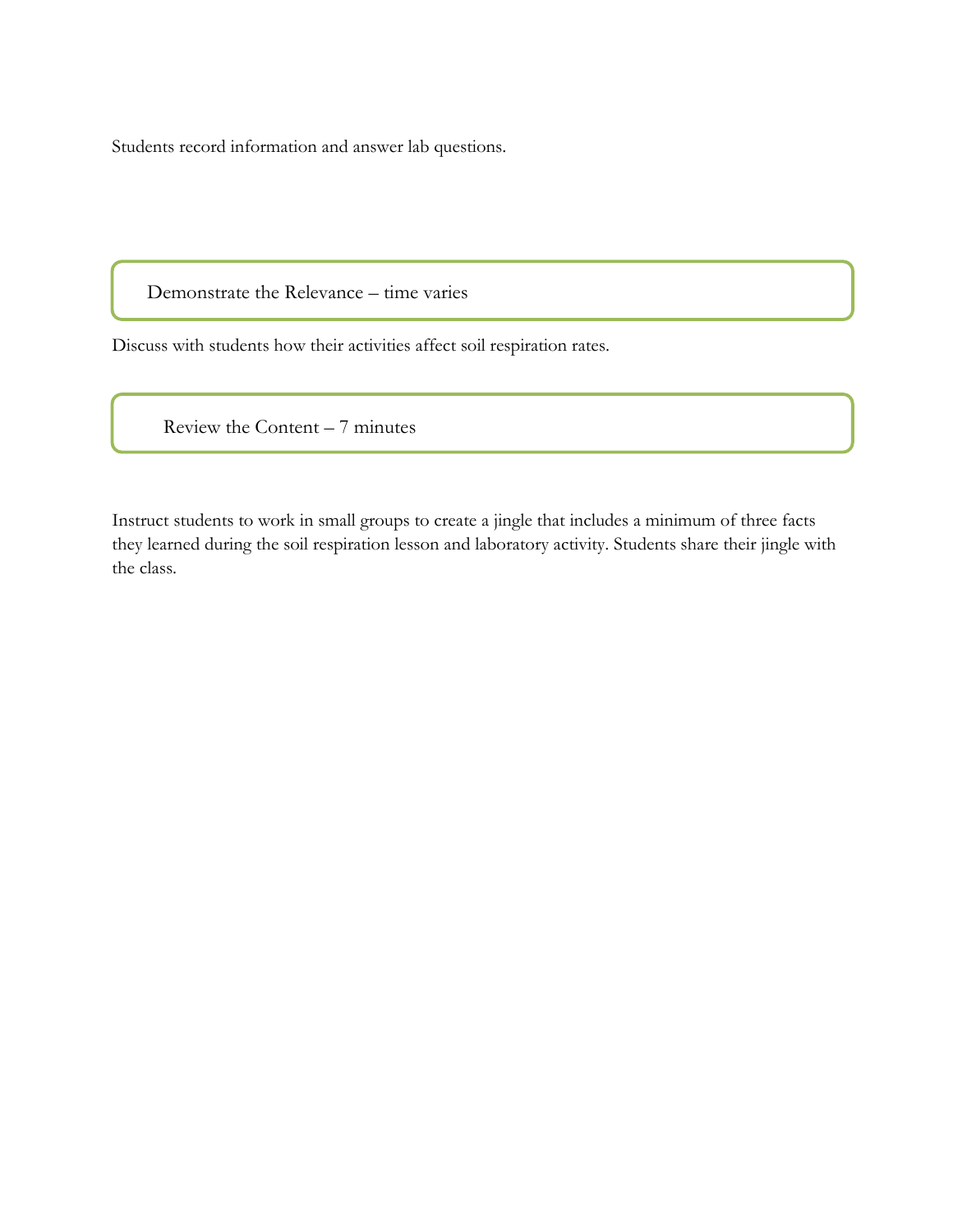## Guided Notes: Soil Respiration

Soil Microbes:

Respiration:

Mineralization:

Ammonification:

Denitrification:

Nitrification:

Factors affecting Soil Respiration

• Climate

Biological activity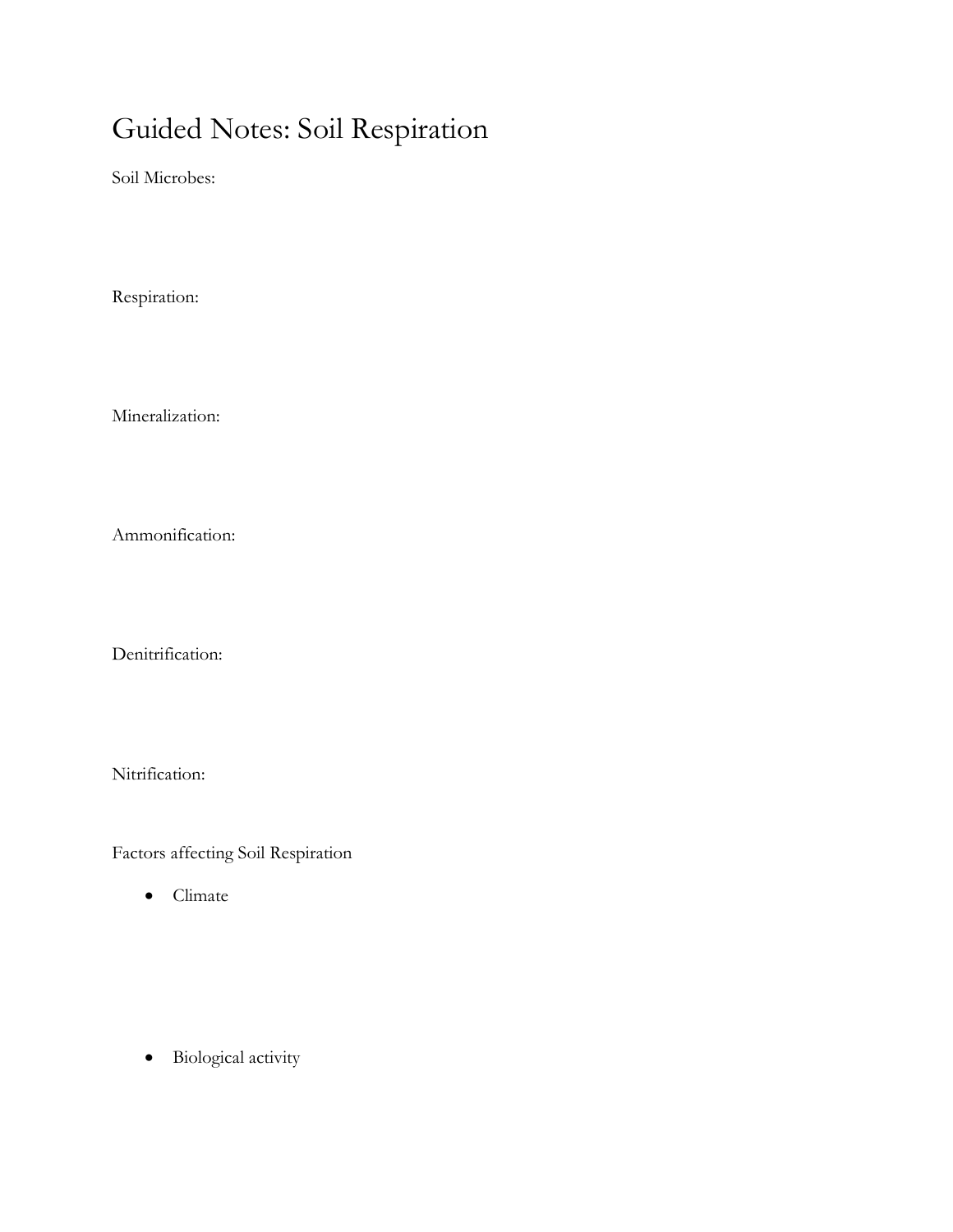• Soil moisture

Amount and quality of soil organic matter

• Soil texture

Soil Respiration Management Practices

- 1. Leave crop residues on the soil surface.
- 2. Use no-till practices.
- 3. Use cover crops.
- 4. Add organic matter.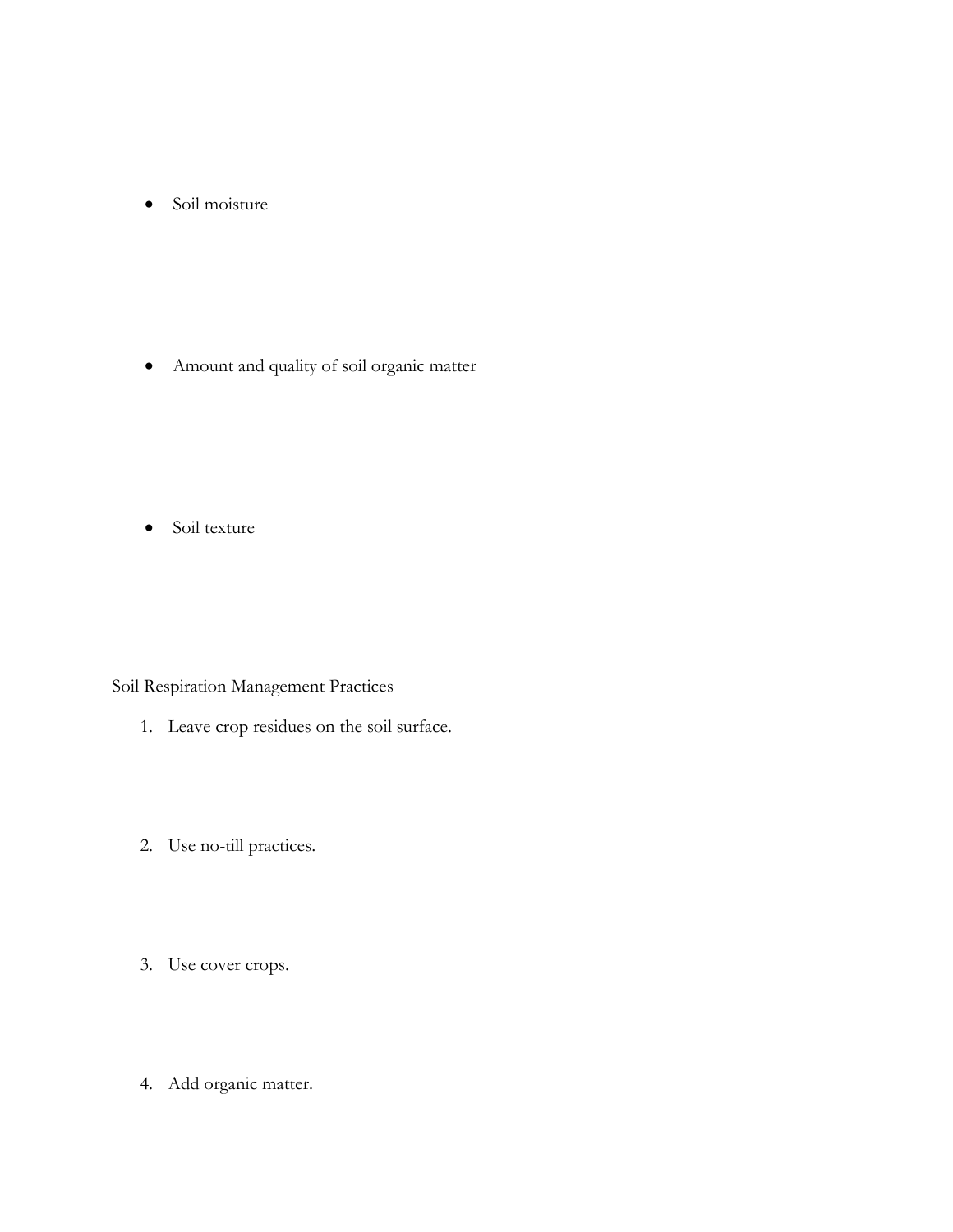5. Irrigate dry soil.

6. Drain wet soil.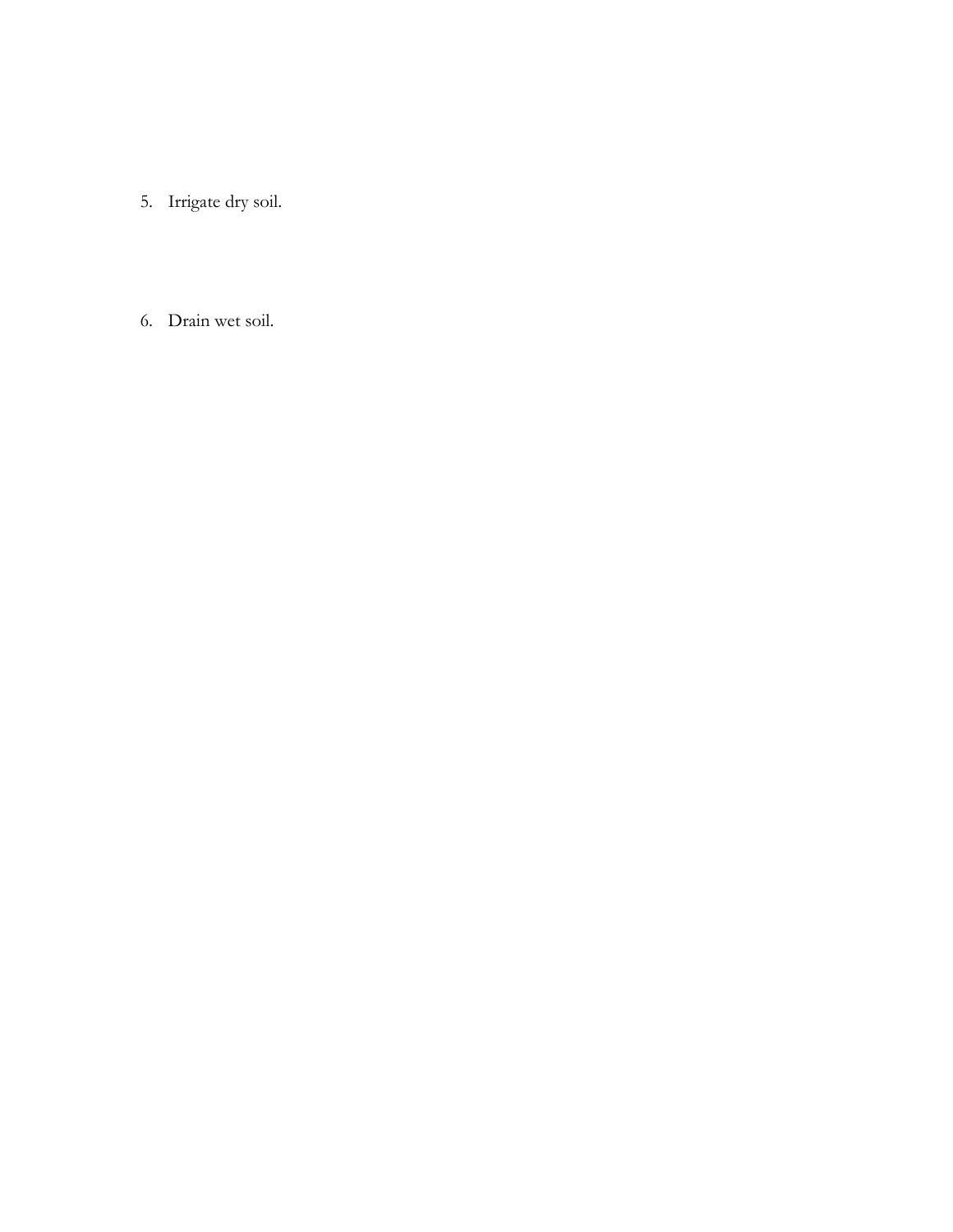**Table 1. Interpreting management impacts on soil respiration and soil organic matter (SOM).**

| Management      | Application                | <b>Short Term Impacts</b> | Long Term Impacts |
|-----------------|----------------------------|---------------------------|-------------------|
| Practice        |                            |                           |                   |
|                 |                            |                           |                   |
| Solid manure    | Provide additional         |                           |                   |
| or organic      | carbon and nitrogen        |                           |                   |
| material        | source for microbes to     |                           |                   |
| application     | breakdown and increase     |                           |                   |
|                 | biomass production.        |                           |                   |
| High residue    | High C:N ratio crops       |                           |                   |
| crops or cover  | and added nitrogen         |                           |                   |
| crops used in   | increase decomposition     |                           |                   |
| rotation with   | and accrual of soil        |                           |                   |
| high C:N ratio  | organic matter.            |                           |                   |
| Tillage such as | Stirs the soil providing a |                           |                   |
| annual disking, | temporary increase in      |                           |                   |
| plowing, etc.   | oxygen for microbes to     |                           |                   |
|                 | break down carbon          |                           |                   |
|                 | sources.                   |                           |                   |
|                 |                            |                           |                   |
| Crop residue    | Leave residue on the       |                           |                   |
| management      | surface increasing         |                           |                   |
|                 | ground cover to protect    |                           |                   |
|                 | the soil.                  |                           |                   |
| Nitrogen        | Provides nitrogen          |                           |                   |
| fertilizer or   | (energy) source for        |                           |                   |
| manure          | microbes to break down     |                           |                   |
| application     | high C:N ratio residue     |                           |                   |
|                 | quicker.                   |                           |                   |
| Vehicle or farm | Compacts soil              |                           |                   |
| equipment       | decreasing pore space,     |                           |                   |
| traffic         | water movement,            |                           |                   |
|                 | oxygen for microbes        |                           |                   |
|                 | and nitrogen loss from     |                           |                   |
|                 | denitrification            |                           |                   |
|                 |                            |                           |                   |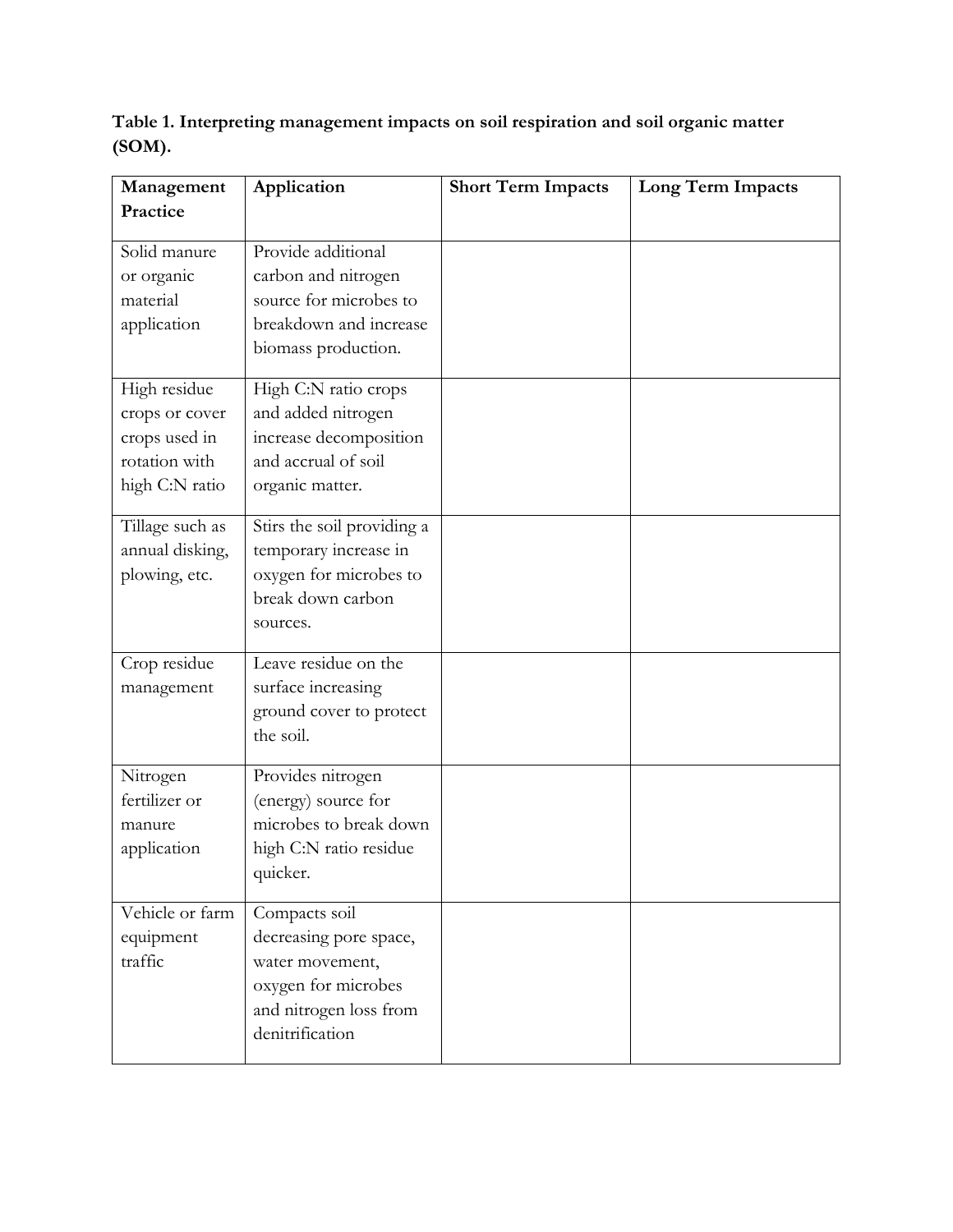## Guided Notes: Soil Respiration Laboratory

### **Soil Respiration Scenario**

Tom and Molly are troubled about the performance a field they recently purchased and planted to corn. The field was highly tilled with little crop residue. The equipment used on the field by the prior owner had very narrow tires, and there is no consistent path used for traveling to the irrigation pad. They are curious about what might be the problem and plan to test the soil respiration rate today.

### **Laboratory Supplies**

- Solvita® sample jar for correct volume of soil or a 3-inch diameter aluminum cylinder and lid
- Foil-pack containing a special gel paddle
- Solvita ® key for reading results
- Solvita ® interpretation guide to estimate differences in soil quality, respiration and potential nitrogen release
- Aluminum foil or cap when aluminum cylinder is used
- Solvita ® soil life respiration test (paddles)
- Soil thermometer or controlled room temperature
- Small plastic bucket for each group of students
- Baggies with a zipper closure

### **Laboratory Steps**

When soils are mixed, respiration temporarily increases because of the aeration caused by mixing. This is similar to the temporary increase in respiration caused by tillage. As oxygen availability increases, organic matter breaks down quicker.

Consider using an intact soil core in the 3-inch diameter aluminum cylinder rather than mixing soil. An intact core better reflects respiration for no-till applications, while a mixed sample will better reflect respiration either immediately after tillage or post tillage (at least 1 day after mixing). To get an accurate comparison of different management systems, several soil samples representing different management systems can be compared.

### **Step-by-Step Procedure**

1. Soil Sampling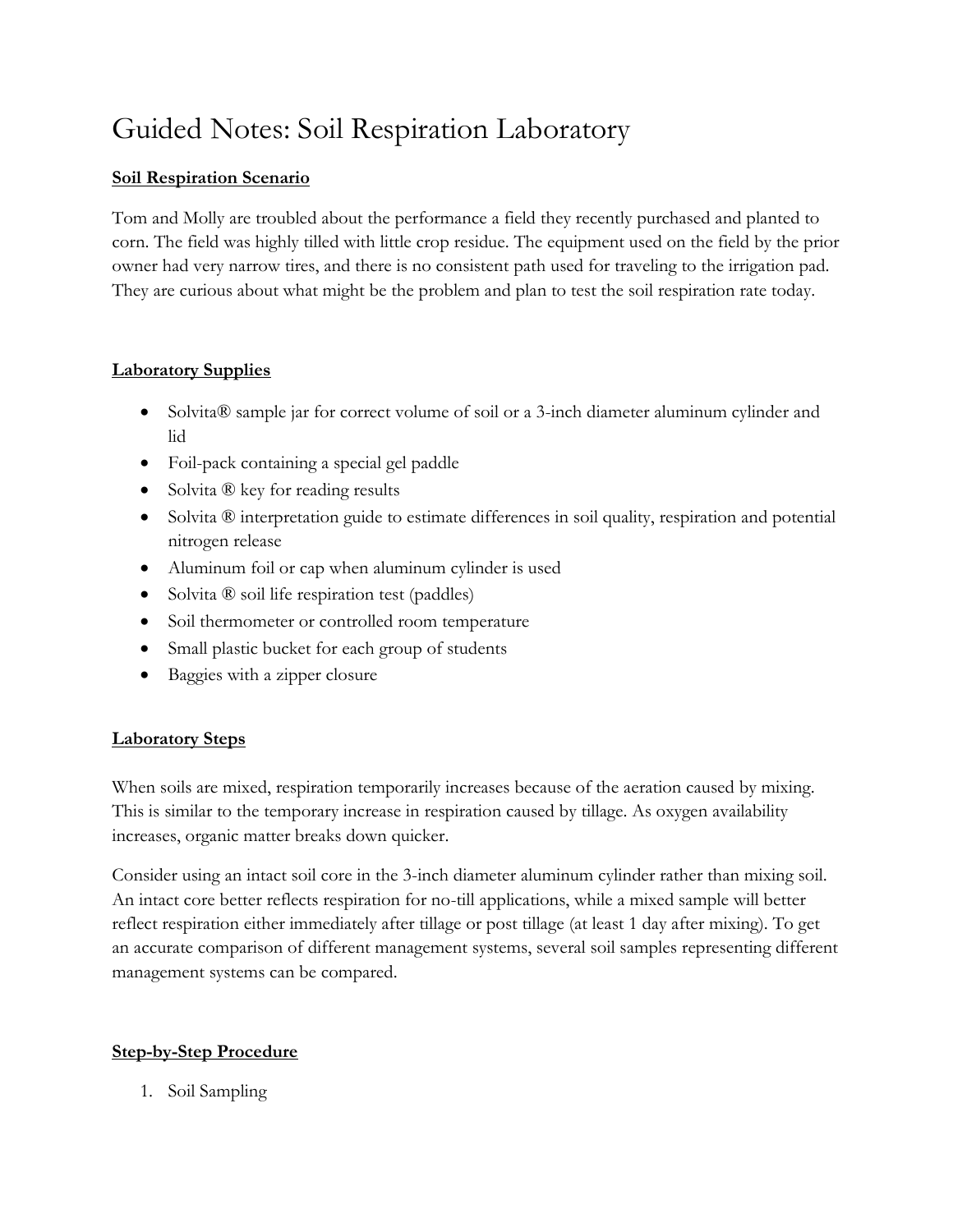Gather a minimum of 10 small samples from an area that represents similar soil type and management history with a probe from the surface 0-6 inch depth. Place the samples in the small plastic bucket. Repeat this step for each sampling area.

(Soil respiration is variable both spatially and seasonally and is strongly affected by organic matter, manure applications, oxygen levels, soil moisture, salinity and soil temperature. Use fresh soil samples, gathered just before the test.)

2. Mixing

Mix soil in the plastic bucket just well enough to be homogeneous and remove roots, residue, large stones and residues from sample and place in a labeled plastic zip bag.

3. Add Water if Needed

The sample should have idea moisture (near field capacity) for growing conditions. If field conditions are dry it is best to add water 24 hours prior to sampling. If needed, water can be added prior to starting the test in the classroom.

4. Put Sample Into Solvita® Jar

Shortly after sampling put moist mix of soil up to fill line in the Solvita® jar. As you fill, tap the bottom of the jar on a hard surface to ensure there are no voids.

5. Use the Color Gel

Insert color gel paddle into soil with the gel facing out next to the clear side of the jar. Be careful not to jostle or tip the jar. Screw the lid on very tightly and record the time on the lid. Keep the jar in the classroom at a controlled temperature of 68-75 degrees Fahrenheit and out of sunlight for 24 hours.

- 6. Read and Record Results Read gel color after 24 hours and record results on Table 3.
- 7. Answer discussion questions and complete interpretations section of Table 3. Refer to Solvita<sup>®</sup> soil test instructions for additional information and interpretations.

#### Interpretations

Respiration levels reflect soil health based on the level of carbon dioxide respiration. Rates are impacted by the quality of soil, soil organic matter content, and can be used to approximate quantity of nitrogen released per year in an average climate. The rate of carbon dioxide released is expressed as  $CO_2$ -C lbs/acre-3"/day.

High soil respiration rates are indicative of high biological activity. This can be a good sign of a healthy soil that readily breaks down organic residues and cycles nutrients needed for crop growth.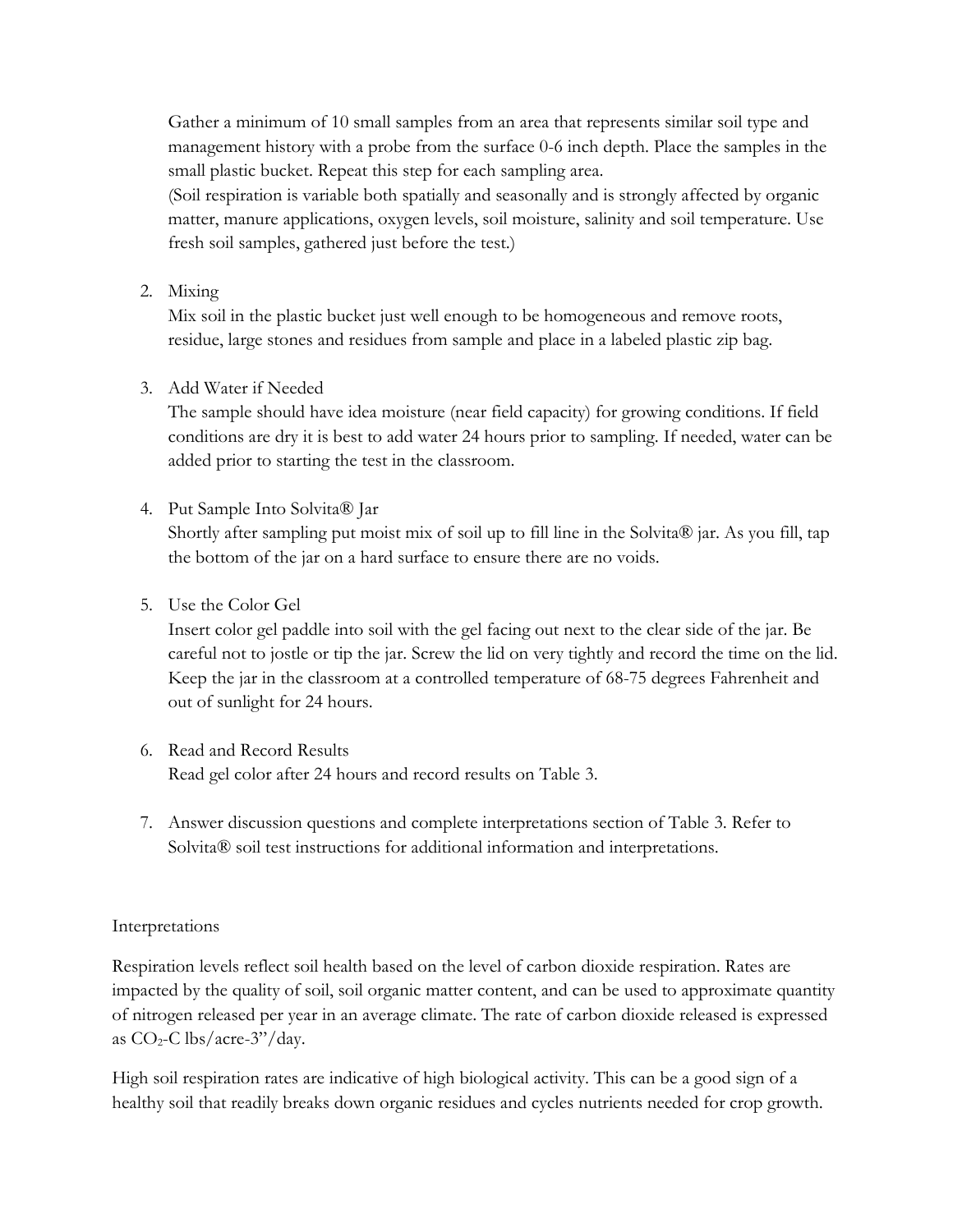Solvita® response may go from an inactive condition (0-1 blue-gray) to a very active state (3.5-4.0 green-yellow) as soil respiration increases from desirable management measures such as diverse crop rotations, and no-till. In some cases, heavily maured soils or soils high in organic content can attain a very high rate (5 yellow). This can be detrimental when decomposition of stable organic matter occurs. It is generally desirable to have at least green color 3. It typically takes several years for a soil to improve from a low biological status to a more active one. With proper residue management, diverse crop rotations, organic matter additions and avoidance of destructive tillage practices, the time to reach a more optimum condition is shortened.

| Color/Colorimetric Number                                               |                                                                                                                    |                                       |                       |                             |  |  |
|-------------------------------------------------------------------------|--------------------------------------------------------------------------------------------------------------------|---------------------------------------|-----------------------|-----------------------------|--|--|
| $0 - 1$                                                                 | $1.0 - 2.5$                                                                                                        | $2.5 - 3.5$                           | $3.5 - 4.0$           | $4 - 5$                     |  |  |
| Blue-Gray                                                               | Gray-Green<br>Green                                                                                                |                                       | Green-Yellow          | Yellow                      |  |  |
|                                                                         |                                                                                                                    | Soil Respiration Activity             |                       |                             |  |  |
| Very Low Soil                                                           | Moderately Low                                                                                                     | Medium Soil                           | Ideal Soil Activity   | Unusually High              |  |  |
| Activity                                                                | Soil Activity                                                                                                      | Activity                              |                       | Soil Activity               |  |  |
| Associated with                                                         | Soil is marginal in                                                                                                | Soil is in a                          | Soil is well          | High/Excessive              |  |  |
| dry sandy soils,                                                        | terms of                                                                                                           | moderately                            | supplied with         | organic matter              |  |  |
| and little or no                                                        | biological activity                                                                                                | balanced                              | organic matter        | additions                   |  |  |
| organic matter                                                          | and organic                                                                                                        | condition and                         | and has an active     |                             |  |  |
|                                                                         | matter                                                                                                             | has been                              | population of         |                             |  |  |
|                                                                         |                                                                                                                    | receiving organic<br>matter additions | microorganisms        |                             |  |  |
| *Approximate Level of CO <sub>2</sub> - Respiration                     |                                                                                                                    |                                       |                       |                             |  |  |
| $<$ 300 mg                                                              | 300-500 mg                                                                                                         | 500-1000 mg                           | 1000-2000 mg          | $>2000$ mg                  |  |  |
| $CO2/kg$ soil/wk                                                        | $CO2/kg$ soil/wk                                                                                                   | $CO2/kg$ soil/wk                      | $CO2/kg$ soil/wk      | $CO2/kg$ soil/wk            |  |  |
| $<$ 9.5 lbs CO <sub>2</sub> -                                           | 9.5-16 lbs $CO2$ -                                                                                                 | 16-32 lbs $CO2$ -                     | 32-64 lbs $CO2$ -     | $>64$ lbs CO <sub>2</sub> - |  |  |
| $C/accre-3"$ d                                                          | $C/ \text{acre-}3$ "d                                                                                              | $C/ \text{acre-}3$ "d                 | $C/ \text{acre-}3$ "d | $C/accre-3"$ d              |  |  |
| Approximate Quantity of Nitrogen (N) Release Per Year (Average Climate) |                                                                                                                    |                                       |                       |                             |  |  |
| $<$ 10 lbs/acre                                                         | $10-20$ lbs/acre<br>*Source: Doren I (2001) USDA ARS Soil Quality Institute correlation of Solvita® and field soil | $20-40$ lbs/acre                      | 40-80 lbs/acre        | 80->160 lbs/acre            |  |  |

### **Table 2. Basic soil biological quality.**

\*Source: Doran, J. (2001) USDA-ARS Soil Quality Institute correlation of Solvita® and field soil respiration. Calculations based on a e-inch soil core (7.6 cm).